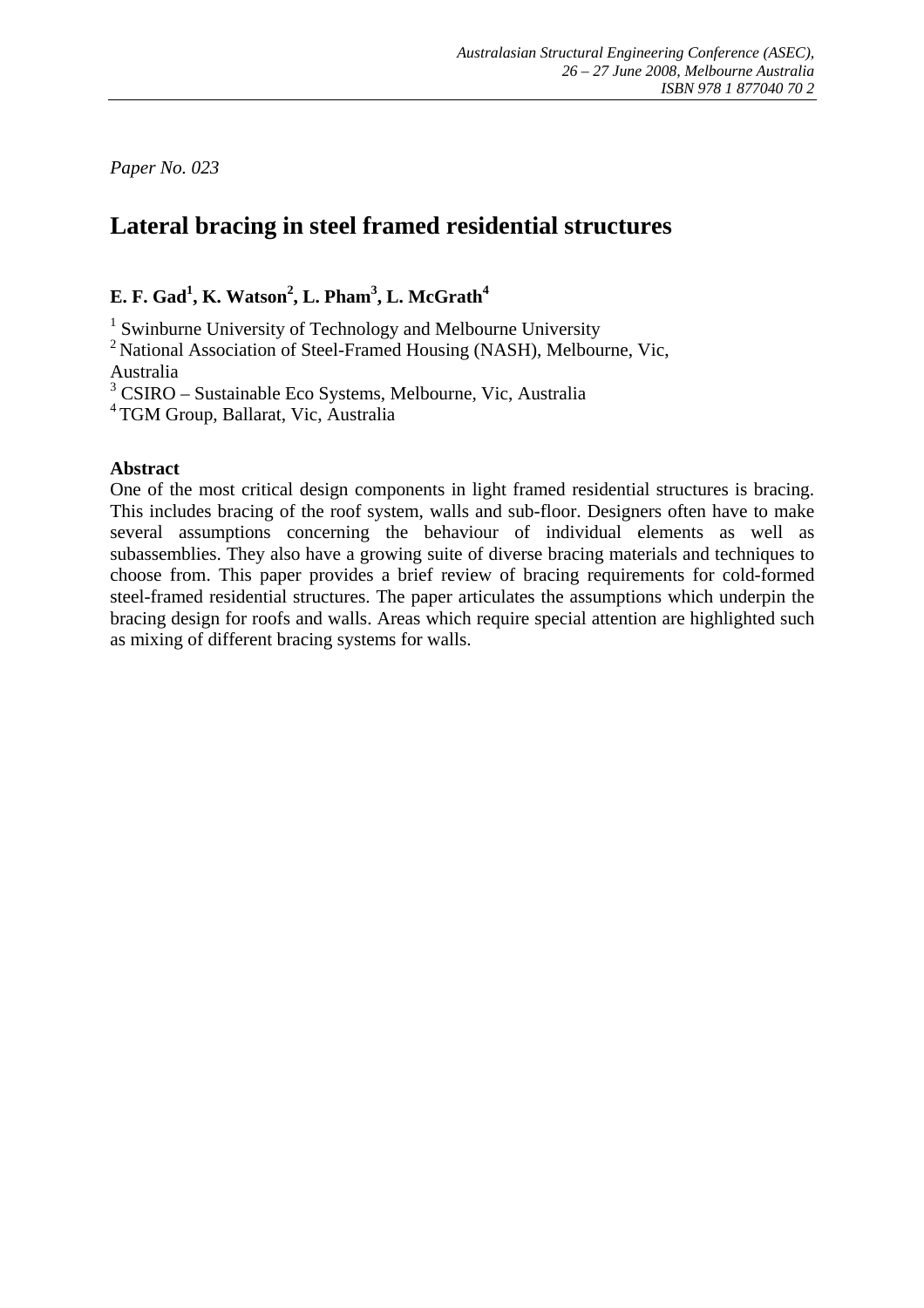# **Lateral bracing in steel framed residential structures**

## **E. F. Gad1 , K. Watson2 , L. Pham<sup>3</sup> , L. McGrath4**

<sup>1</sup> Swinburne University of Technology and Melbourne University

<sup>2</sup> National Association of Steel-Framed Housing (NASH), Melbourne, Vic, Australia

3 CSIRO – Sustainable Eco Systems, Melbourne, Vic, Australia

<sup>4</sup> TGM Group, Ballarat, Vic, Australia

# **1. Introduction**

While design of light framed residential structures is relatively simple, the load transfer mechanics are indeed complex. This is particularly evident in the way houses resist lateral loads due to wind or earthquakes. The complexity is due to the fact that there are usually several bracing elements made of different materials, utilizing many connections, which are combined to transfer the loads from the roof to the foundations. For example, lateral resistance provided by the walls could be available through a combination of strap cross bracing and cladding. This is complicated further by the presence of so-called non-structural elements, such as plasterboard lined partition walls, which may assist in resisting lateral loads.

In conventional bracing design, designers track the lateral loads from the roof to the foundation and provide bracing to the roof, walls, floor and subfloor as required. The paper discusses some of the assumptions which are often made during the analysis and design process and aims to provide advice where appropriate. Due to space limitation, the paper will focus on roof and wall bracing only.

## **2. Roof bracing**

Roof bracing is required to ensure that the roof acts as an integral unit and transfers the imposed loads to the appropriate supports. One of the most common forms of roof construction is a truss system. For roof trusses, bracing for the top and bottom chords needs to be considered. Some trusses may also require web bracing if the web members are slender. Web bracing is normally considered as part of the truss design.

Design loads on cold formed steel houses are well covered by the new NASH Standard for Residential and Low-rise Steel Framing (NASH, 2005). The main function of the roof bracing is transfer the roof load acting perpendicular to the span of the trusses to the supports. This is clearly illustrated in Figure 1 which shows the distribution of wind load acting on a gable roof.

Top chord bracing is required to transfer the horizontal loads perpendicular to the span of trusses to the supports. Wind and earthquake loads are transferred to the top chords by the roof battens or purlins. The top chord bracing also provides restraint to the roof battens or purlins which act as lateral buckling restraints to the top chords of the trusses when they are in compression.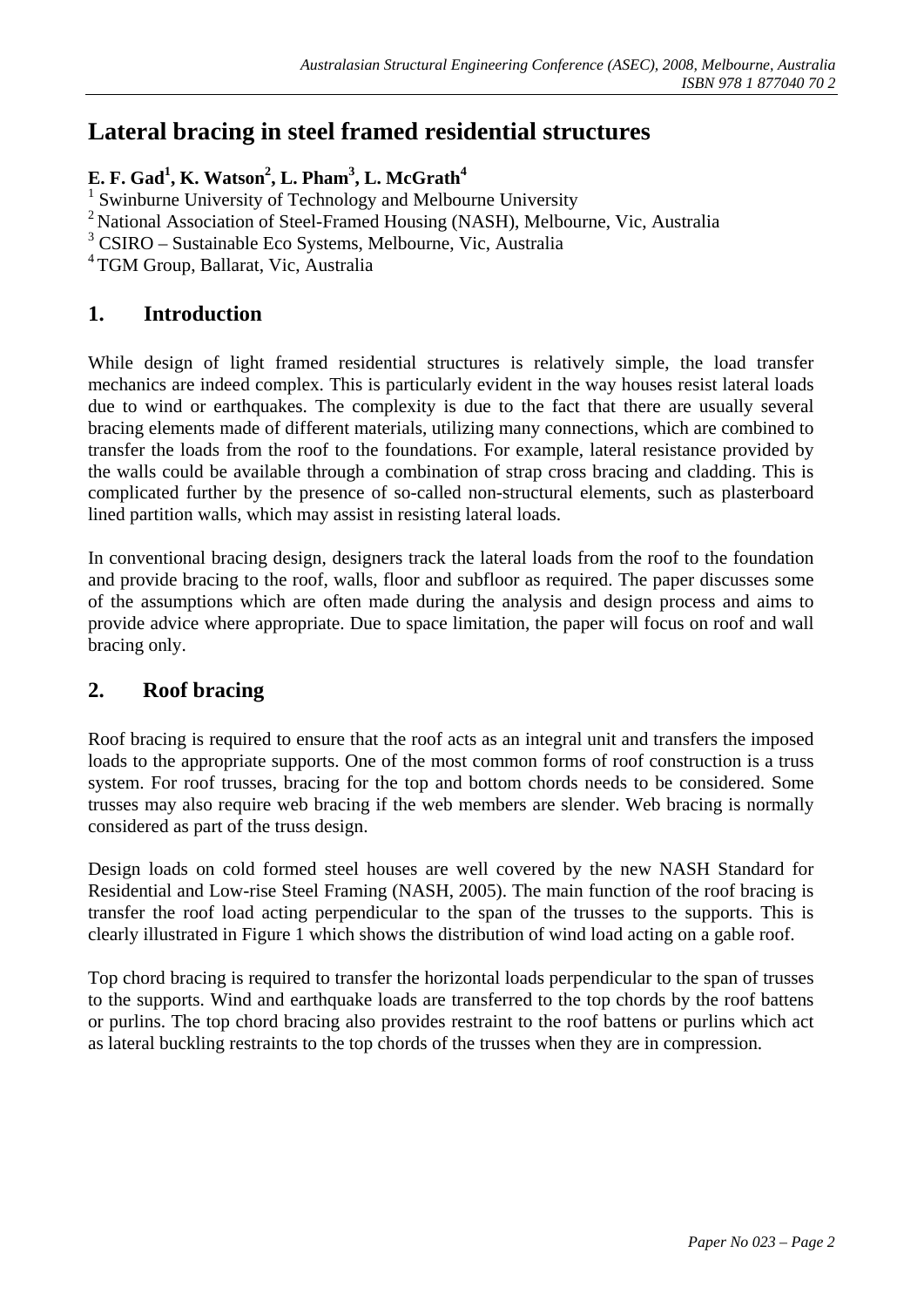

*Figure 1: Typical distribution of wind load at roof gable end.* 

Similarly, bottom chord bracing is required to provide restraint against lateral buckling to the bottom chords of trusses when they are in compression due to wind uplift. If ceiling battens are directly fixed to the bottom chords and do not allow movement, these battens may provide adequate restraint. For suspended ceilings, exposed ceilings or ceiling battens which allow movement of bottom chords, specific bottom chord restraint may be required.

### **2.1 Diaphragm behaviour**

It is often assumed that continuous ceiling lining, such as correctly fixed plasterboard, combined with the braced roof system can act as a rigid diaphragm. While the ceiling and roof may have some flexibility, they can be assumed to be effectively rigid compared with the stiffness of the walls. This particularly evident when the bracing walls start to soften under ultimate load and become much more flexible compared to the stiff elastic diaphragm. This assumption of rigid diaphragm is consistent with experimental results from full scale testing of a steel-framed house conducted by the Cyclone Testing Station (Reardon, 1990).

It should be noted that in the USA, historically timber clad diaphragms were considered to behave in a flexible manner. This design model simplifies the analysis as the diaphragm can be simply assumed to act as a flexible beam supported by bracing walls. The load on each wall is then determined using tributary area approach. However, in recent years, the American International Building Code (IBC, 2000) has explicitly allowed designers to adopt either a flexible or rigid diaphragm assumption depending on the relative stiffness of the diaphragm to the walls. The definition of a flexible diaphragm is when the diaphragm deflection is two or more times the average shear wall deflection. When the diaphragm deflects less than twice the average story drift (shear wall deflection), then the diaphragm is assumed to be rigid. Based on research presented by Thompson (2000) it was found that for most light framed timber buildings, the diaphragms would be considered as rigid due to the significantly larger shear wall deformations as compared with the diaphragm deflection. The relatively rigid nature of diaphragm behaviour in typical light-frame timber buildings has been further observed and documented both experimentally and analytically (Kasal et al, 2004).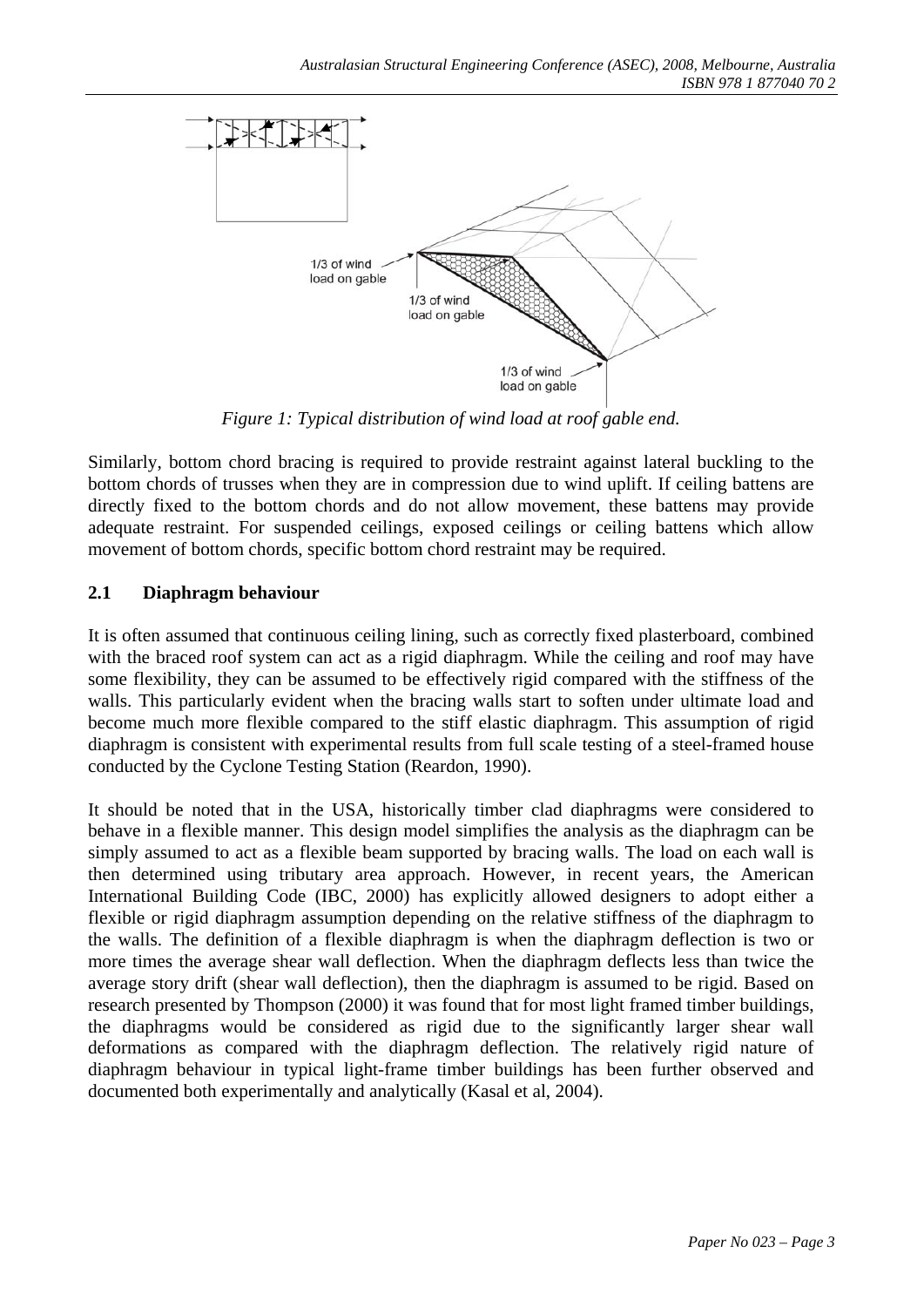## **2.2 Top chord bracing**

Under gravity load, the top chords of roof trusses are in compression. Subsequently, the top chords would have the tendency to buckle laterally (out of the plane of the truss). Without top chord bracing, lateral buckling could take place as shown in Figure 2. To prevent this buckling mode, the roof battens or purlins should be designed to resist a proportion of the compressive force in the top chords. The resulting forces in the roof battens or purlins should be transferred to the roof bracing.

As the roof trusses are generally parallel, the roof battens or purlins should be designed to resist a force equal to the sum of 0.025 times the maximum compression force in the top chord of one truss plus 0.0125 times the sum of the chord forces in the connected trusses beyond, except that no more than seven top chords (trusses) need be considered (AS/NZS 4600, Cl4.3). If there are seven identical trusses or more in the roof, the abovementioned force spread between the battens or purlins from the ridge to the eave can be taken as 10% of the maximum top chord force of one truss only (i.e.,  $0.025\% + 6*0.0125\% = 10\%$ ).



*Figure 2: Potential lateral buckling mode for top chords of roof trusses.* 

The associated roof bracing is normally provided by cross trap bracing. The angle between a strap brace to supporting wall frame should be between 30° and 60° for optimum performance. Strap bracing are required to be fixed to intermediate trusses to assist in resisting lateral buckling of the top chords between the ridge and end supports. The strap braces should be tensioned to remove any slackness before intermediate connections are installed. It should be noted that while steel roof sheeting can provide significant bracing, during construction the roof trusses need to have temporary bracing which may be provided by strap bracing.

Design capacities of strap bracing in tension can be determined using the standard for cold formed steel (AS/NZS4600). Capacities of typical strap braces are presented in Table 1. The ultimate capacity that can be provided by strap braces is dependent on: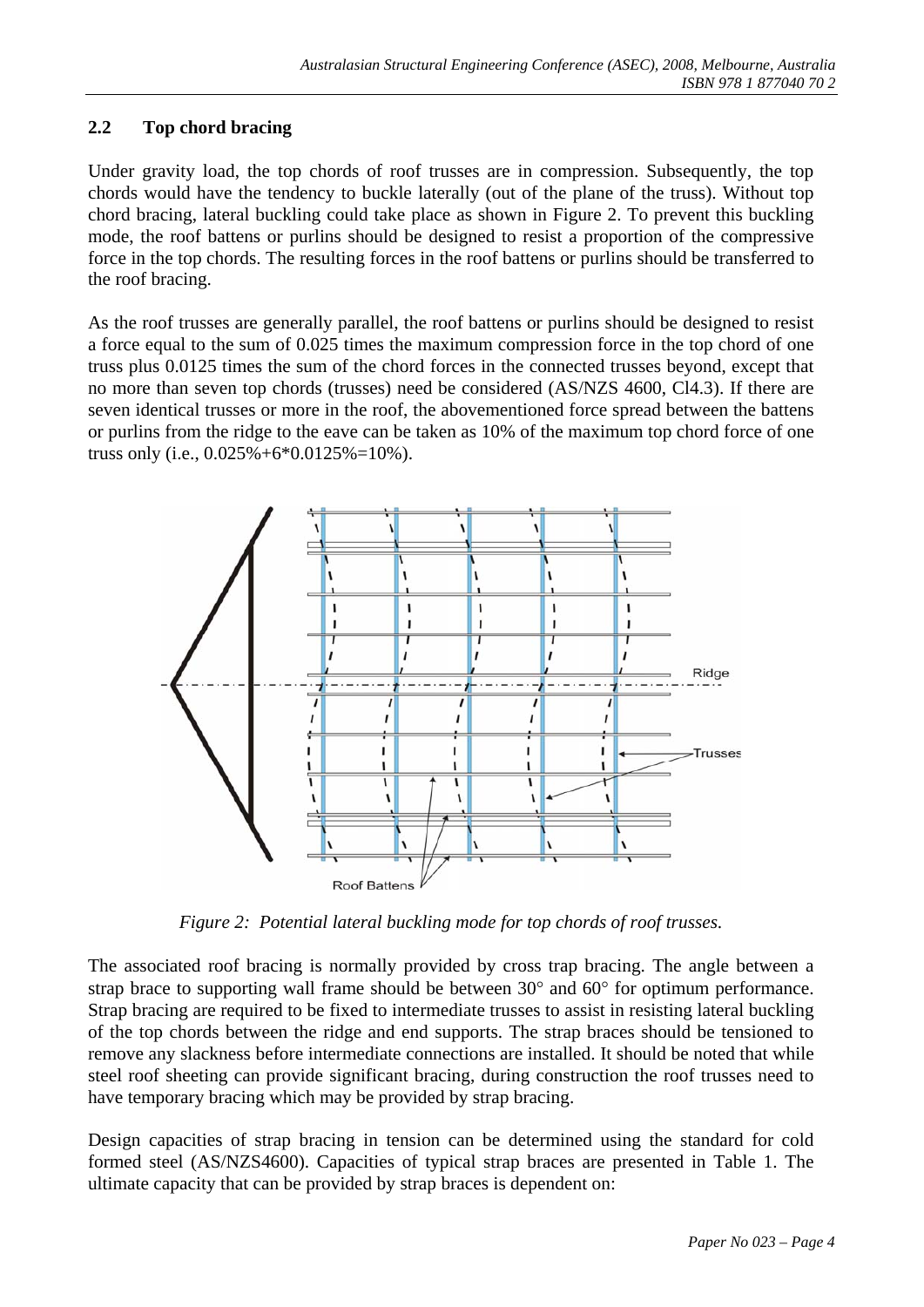- The cross sectional area of the strap brace and grade of steel.
- The presence of holes required for installation of tensioner units which would reduce the net cross sectional area.
- The capacity of end connections. This is often the governing capacity when screws or rivets are used as there is normally limited space to install sufficient number of fasteners to achieve the full capacity of the brace. For example the design shear capacity of 10 gauge screw connection between two 1mm thick plates of G300 steel is 1.6kN. In accordance with Table 1, at least four such screws are required to achieve the full capacity of a 30x1.0 G300 strap with a hole for a tensioner unit. It would be rather difficult to fit that many screws and satisfy the minimum spacing between screws and edge distances. If screws are aligned to be side by side, the reduced net cross sectional area need to be considered in calculating the tension capacity of the strap.

| Strap  | <i>.  </i><br>Maximum design capacity in tension $(\phi N_t)$ (kN)* |                          |
|--------|---------------------------------------------------------------------|--------------------------|
| brace  | Brace with no holes                                                 | Brace with 6 mm hole for |
|        |                                                                     | tensioner bolt           |
| 30x0.8 | 6.5                                                                 | 5.0                      |
| G300   |                                                                     |                          |
| 30x1.0 | 8.1                                                                 | 6.2                      |
| G300   |                                                                     |                          |
| 30x1.2 | 9.7                                                                 | 7.5                      |
| G300   |                                                                     |                          |

*Table 1: Capacity of typical strap braces in tension* 

*\* This table does not include the capacity of end connections.* 

#### **2.3 Bottom chord bracing**

Similar to the top chords, to prevent lateral buckling of the bottom chords, the ceiling battens or other suitable members need to be designed to resist a proportion of the compressive force in the bottom chords. As the roof trusses are generally parallel, ceiling battens should be designed to resist a force equal to the sum of 0.025 times the maximum compression bottom chord force from one truss and 0.0125 times the sum of the bottom chord forces in the connected trusses beyond, except that no more than seven chords (trusses) need be considered (AS/NZS 4600). This total force is distributed between the ceiling battens (i.e., if there are 10 battens each batten would take a tenth of the force calculated above).

If the ceiling battens are directly fixed to the bottom chords and do not allow relative movement, they may provide adequate restraint. For ceiling battens which allow movement of bottom chords, additional specific restraints need to be provided. Clip on battens may be assumed not to provide adequate restraint unless proven otherwise by testing.

In typical residential structures, the ceiling lining is normally assumed to provide adequate bracing to the battens. If specific design is required, stress skin design approach may be utilized to assess the performance of the ceiling lining. In situations where specific bracing to the bottom chords is required, strap bracing could be an appropriate solution.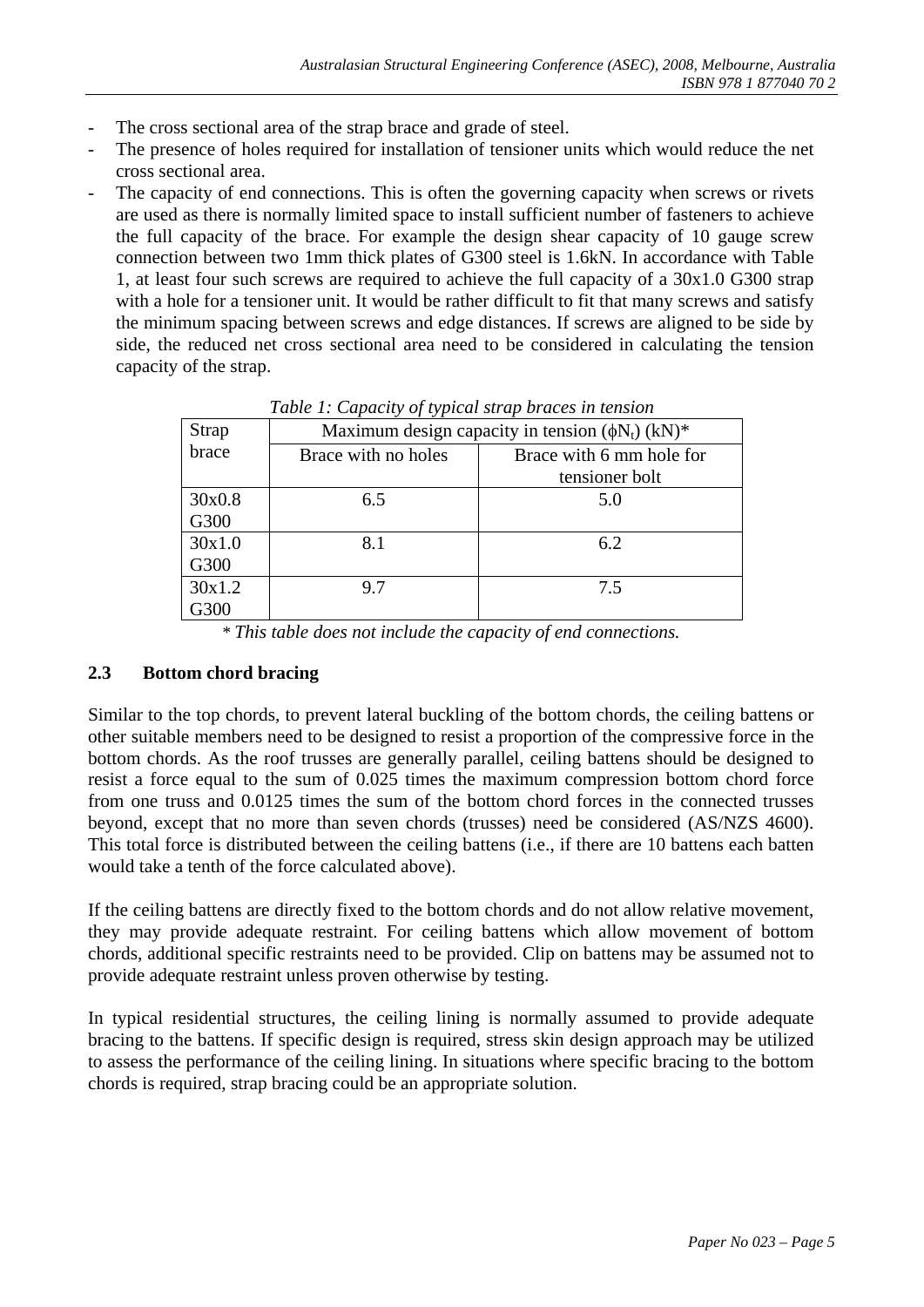# **3. Wall bracing**

Wall bracing is required for each storey to transfer the horizontal shear forces generated by wind and earthquakes to the appropriate supports. All in-plane walls in the structure provide varying levels of resistance, but when walls are specifically designed to resist racking forces they become 'designated bracing walls'. Other in-plane walls which are not specifically designed for this purpose are known as 'nominal bracing walls'. There could also be some contribution from bending of transverse walls, however, their contribution is neglected.

There are several types of wall bracing. These include K-bracing, cross strap bracing, sheet bracing (e.g. that provided by fibre cement, hardboard and plasterboard). It is also becoming common to use portal frames in providing lateral bracing where no walls are available.

#### **3.1 Nominal bracing walls**

It has been long recognized that light famed walls with nominally fixed lining have some bracing capacity. Tests on isolated walls (Gad et al, 1999) and a full scale house (Reardon, 1990) have clearly demonstrated that typical non-structural walls with plasterboard lining and conventional fixing can provide considerable bracing capacity.

The load paths to both designated bracing walls as well as nominal bracing walls can be complex. The lateral loads from the roof can be transferred to the walls via the frame and/or ceiling cornices if they are present. Two example load paths are diagrammatically shown in Figures 3 and 4.

In Figure 3, the lateral load (assuming wind load) is transferred from the roof (1) to the bottom chord of the truss (2) and then to the top plate of the wall (3). The load along the top plate is then transferred to the wall cladding or lining (4) via the connecting fasteners. This is the most common mechanism used in wall testing procedures where the racking load is applied directly to the top plate.

Figure 4 shows a distinctly different load path to a partition wall. In this case the wind load is transferred from the roof (1) to the ceiling diaphragm (2) and then to the ceiling cornices (3). The cornices would then transfer the load to the lining (such as plasterboard) (4) which in turn transfers the load to the wall frame (5) via the fasteners connecting the lining to the frame. Finally the load is then transferred from the wall frame to the floor (6).

It is possible that combinations of the load paths presented in Figures 3 and 4 could occur. The interaction of the structural system (e.g. frame and designated bracing walls) and so-called nonstructural components (e.g. cornices and plasterboard lining) is often refereed to as "system effects".

In recognition of the contribution of lining to lateral bracing, the Australian Residential Timber Framed Construction Standard (AS1684) permits the inclusion of contributions form nominal bracing walls to the total bracing as long as such walls do not contribute more than 50% of the required bracing capacity.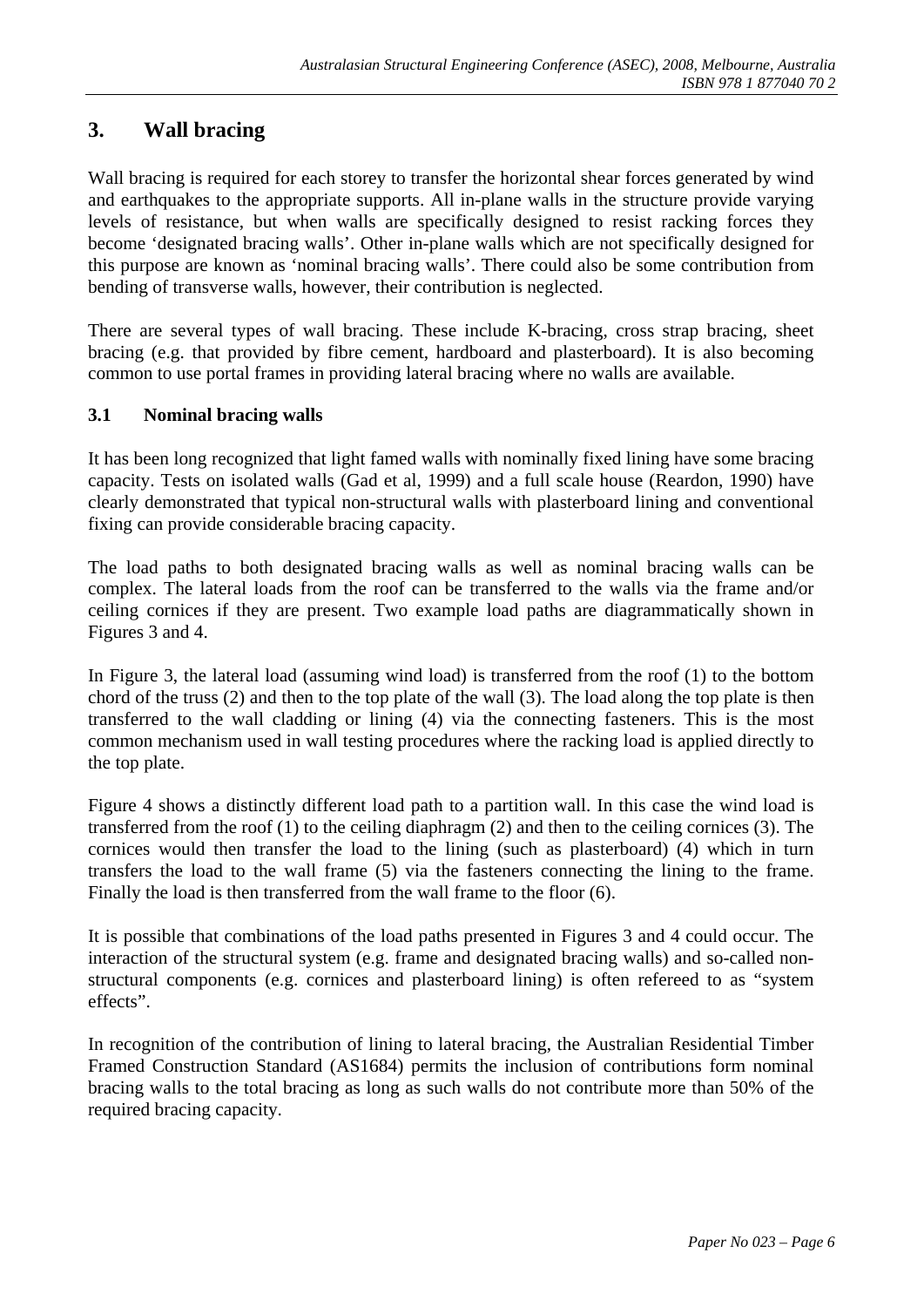

*Figure 3: Load path to a wall connected to roof trusses. The numbers indicate the sequence of load transfer.* 



*Figure 4: Schematic diagram showing the lateral load path of a non-bracing (partition) wall with no adjacent walls.* 

#### **3.2 Combination of bracing systems**

In steel and timber framed houses, the total bracing capacity of the structure is simply calculated by adding the capacities of individual walls including nominal bracing walls. The capacities of individual walls are typically obtained by testing. Manufacturers of different bracing materials, such as fibre cement, steel sheets and plywood, provide design capacities for various products and fixing details.

In order to simply add the ultimate capacity of all bracing elements to obtain the full resistance of the structure, an important assumption must be satisfied. For contribution of different bracing elements to be additive, all elements should have compatible deformation capacity or sufficient ductility. This concept is illustrated in Figure 5 which shows the racking load versus deflection relationships for two walls with different bracing types. In this figure, walls I and II are shown to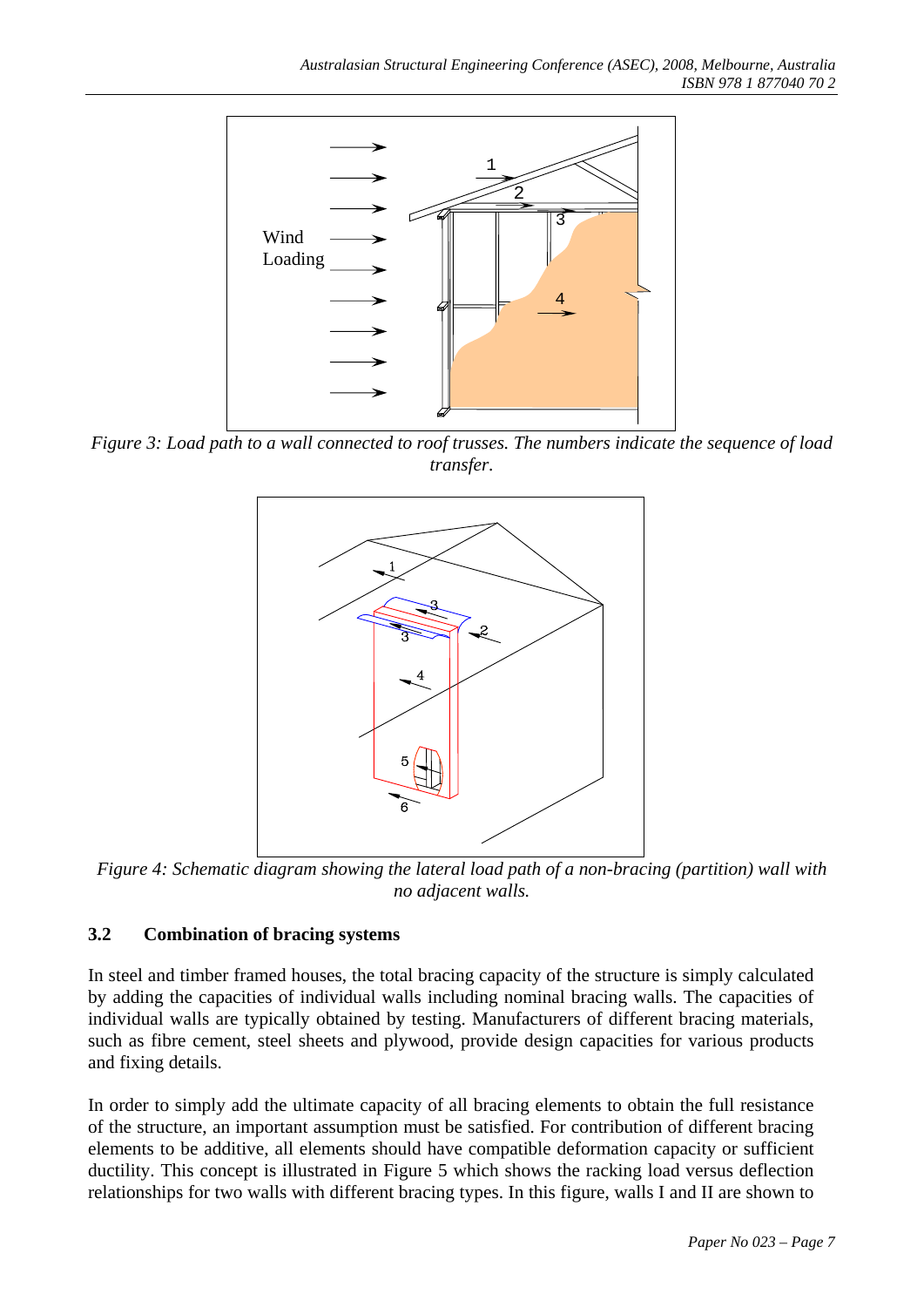have ultimate capacity of about 7kN and 5kN, respectively. These ultimate capacities are cumulative if the structure is designed or assessed at lateral deflection between about 8 and 12mm. However, at higher levels of deflection, for example 15 to 20mm, the contribution of wall II is very limited and the ultimate capacities of the two walls are not cumulative.



*Figure 5: Illustration of the importance of deformation compatibility or ductility in assessing the cumulative effects of different bracing type.* 

The ultimate capacity and ductility of bracing systems depend on several factors including the type and mechanical properties of the bracing material, the type and number of connections between the bracing and frame as well as the properties of the frame itself. In general strap bracing, plasterboard, plywood, fibre-cement and steel-sheet bracing can be assumed to be compatible at low levels of deformation and hence the resistances can be additive. Typical cross strap bracing and plasterboard lined walls would fail at a racking displacement in the order of 15-20 mm which is lower than that for plywood and steel-sheet bracing which can sustain deformations in excess of 50 mm before ultimate failure occurs.

## **3.3 Anchorage of designated bracing walls**

For bracing walls to be effective they must be correctly anchored. Significant uplift forces could be generated at the ends of bracing walls. For walls with aspect ratio (height/length) of more than 1, the uplift forces are greater than the imposed racking loads. In order to transfer the imposed uplift forces to the supports, stud to plate connections should have adequate capacity and bottom plates should be correctly anchored to prevent uplift.

It is also important to locate the bottom plate anchorage points as close as possible to the end studs to avoid excessive bending moments and potential buckling of the bottom plate. Some proprietary anchorage hardware are in the form of angle brackets which reinforce the connection between the end stud and bottom plate and also provide the means of connecting the bottom plate to the support underneath. For other details where simple bolted connections between the bottom plate and the support are utilized, it is common to use a large and thick washer as shown in Figure 5.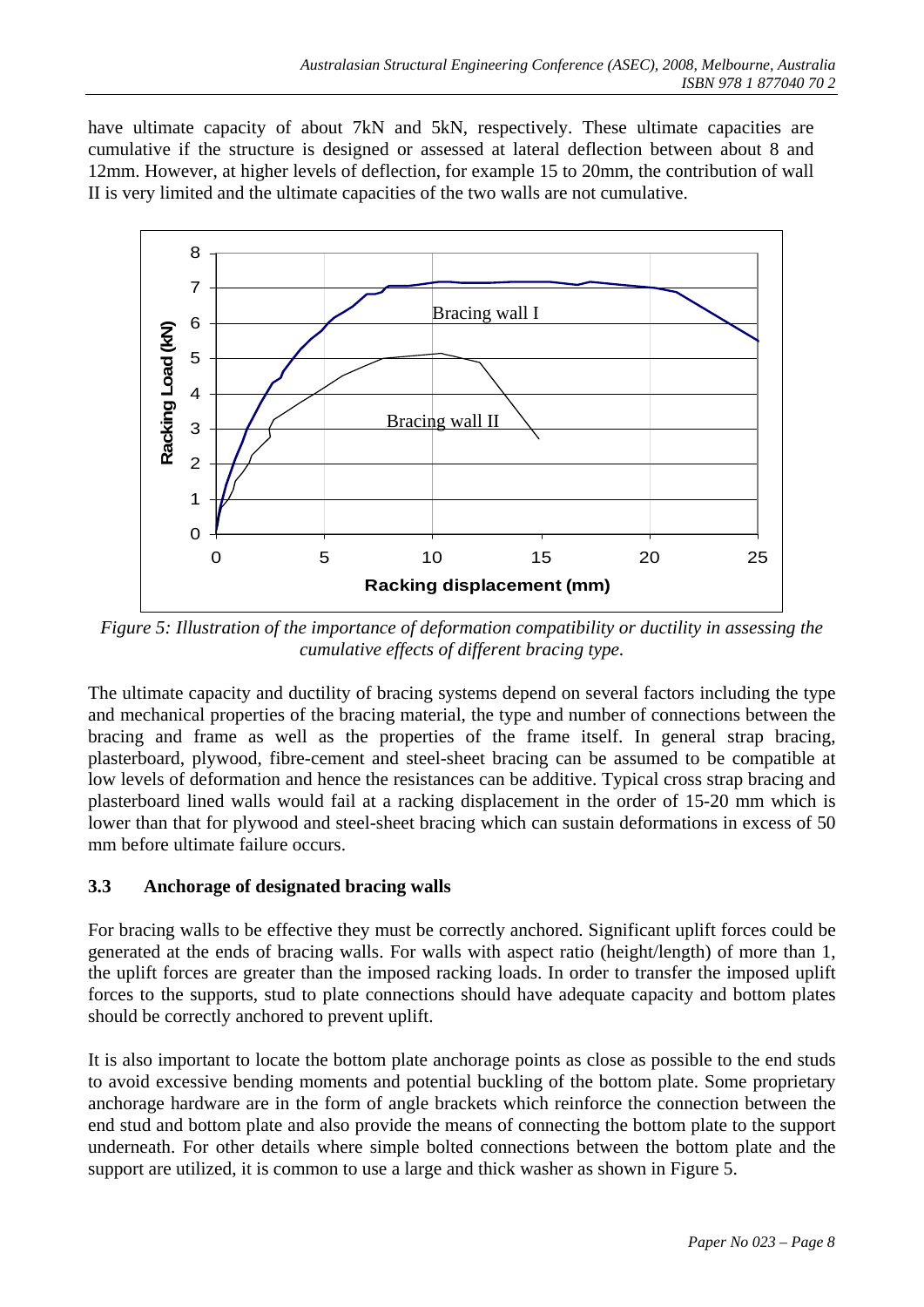

*Figure 6: Well detailed bottom plate anchorage showing heavy washers located as close as possible to the end studs.* 

In addition to the fasteners between the end studs and bottom plate and between the bottom plate and its supports, some additional anchorage at the ends of bracing walls may be available through system effects. These include connections to other framing members (e.g. intersecting or return walls), shear transfer through corner plasterboard joints and continuity of top and bottom plates. The load sharing between all of these load paths is dependent on their relative stiffness. The significance of each load is difficult to determine analytically because of the numerous and varying connections between different materials and members. However, the significance of these interactions has been demonstrated through testing of full scale houses (Reardon, 1986; Reardon 1990; and Reardon and Mahendran 1988) and subassemblies (Golledge et al, 1990).

The additional anchorage available due to the system effects has been recognized and documented in New Zealand since the introduction of the test method for bracing walls known as P21 which was developed by BRANZ (Cooney and Collins 1988). This test method allows the provision of a supplementary end stud restrain at each end of the wall with a capacity of 6 kN to account for typical additional anchorages available through the system effects. While the 6 kN supplementary restraint in the P21 method was quantified for timber framed houses, comparable effects can be demonstrated in typical steel-framed houses.

For bracing walls adjacent to large openings such as garage doors with no intersecting walls, the abovementioned contributions could be minimal and the end anchorages should be fully provided by specific end restraints.

## **4. Concluding remarks**

This paper highlighted some of the basic assumptions often adopted in analyzing and designing bracing systems for light-framed residential structures.

For roof design it has been highlighted that a rigid diaphragm approach is appropriate particularly when a mix of different wall bracing types is often used. In the actual roof truss design, the importance of both top chord and bottom chord bracing has been highlighted. In particular, the